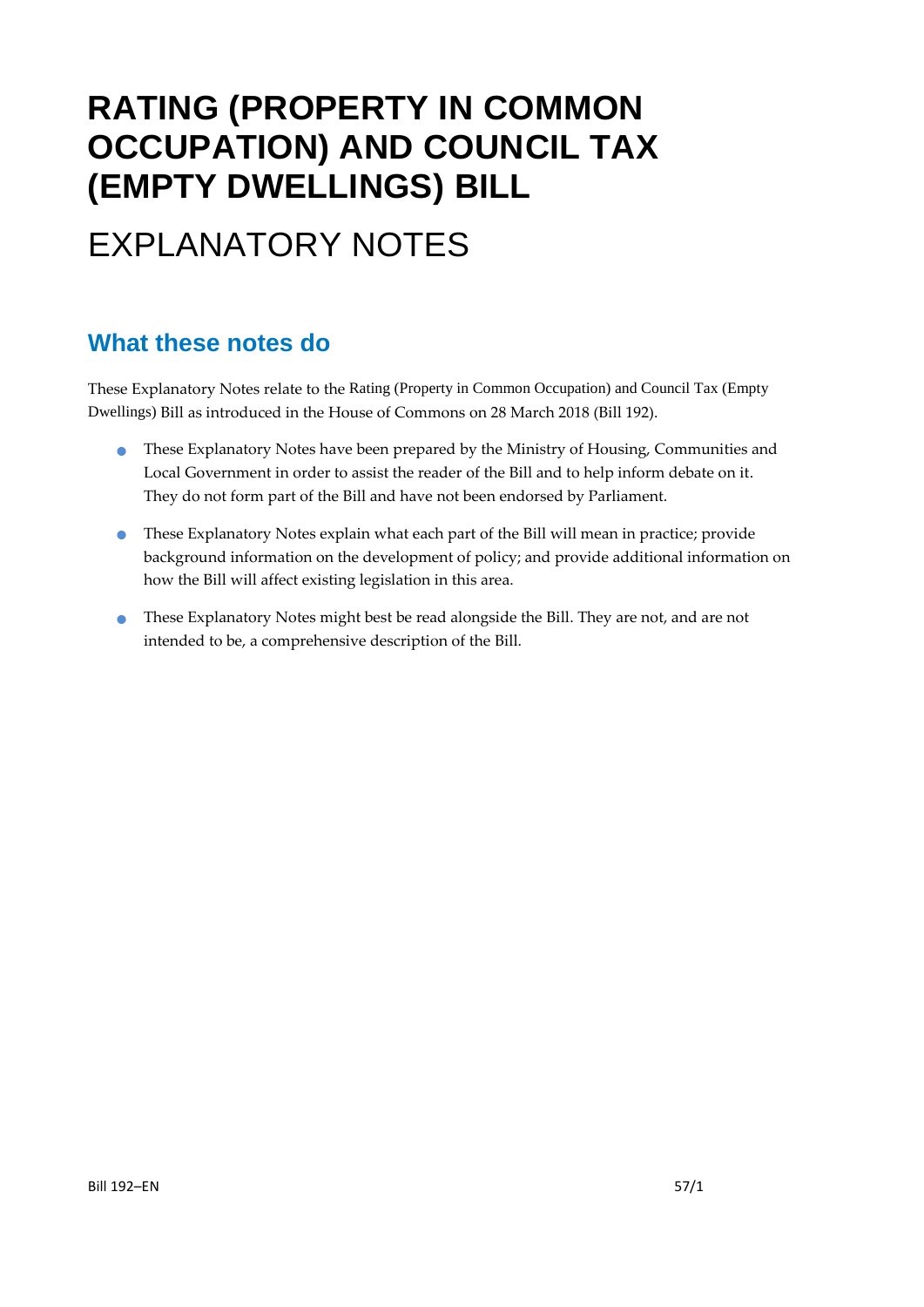### **Table of Contents**

| Subject<br><b>Page of these Notes</b>                                                                                                                                     |                     |
|---------------------------------------------------------------------------------------------------------------------------------------------------------------------------|---------------------|
| <b>Overview of the Bill</b>                                                                                                                                               | $\overline{2}$      |
| Policy background                                                                                                                                                         | $\overline{2}$      |
| The Rating of Property in Common Occupation<br>Higher amount for long-term empty dwellings                                                                                | $\overline{2}$<br>3 |
| Legal background                                                                                                                                                          | 3                   |
| <b>Territorial extent and application</b>                                                                                                                                 | 3                   |
| <b>Commentary on provisions of Bill</b>                                                                                                                                   | 4                   |
| Clause 1: Hereditaments occupied or owned by the same person<br>Clause 2: Higher amount for long-term empty dwellings<br>Clause 3: Extent, interpretation and short title | 4<br>4<br>4         |
| Commencement                                                                                                                                                              | 5                   |
| <b>Financial implications of the Bill</b>                                                                                                                                 | 5                   |
| Parliamentary approval for financial costs or for charges imposed                                                                                                         | 5                   |
| <b>Compatibility with the European Convention on Human Rights</b>                                                                                                         | 5                   |
| <b>Related documents</b>                                                                                                                                                  | 5                   |
| Annex A - Territorial extent and application in the United Kingdom                                                                                                        | 6                   |
| Subject matter and legislative competence of devolved legislatures                                                                                                        | 6                   |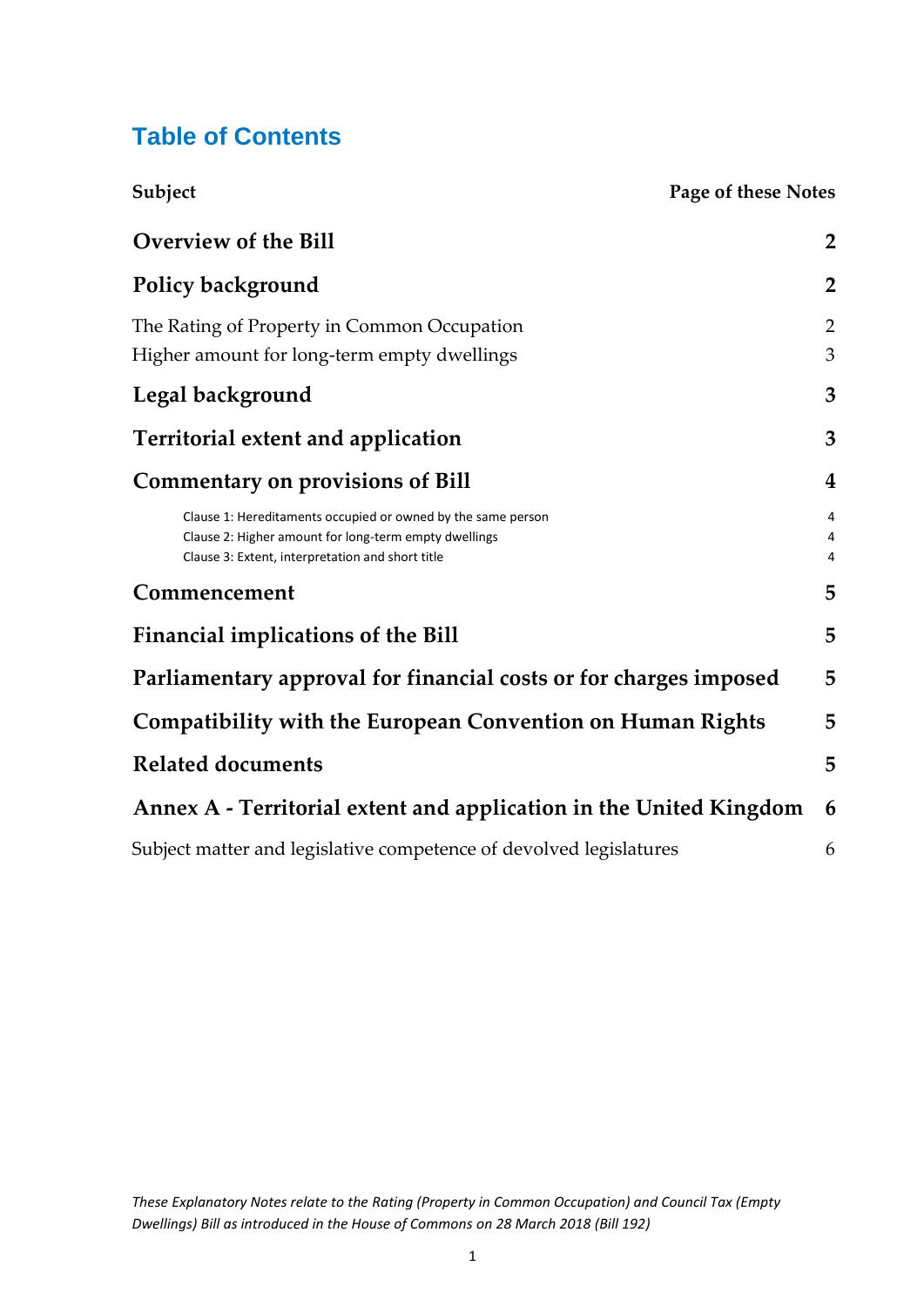### <span id="page-2-0"></span>**Overview of the Bill**

- 1 The Government is legislating to give effect to two of the Chancellor's commitments in the 2017 Autumn Budget to:
	- retrospectively reinstate particular features of business rates valuation practice which applied before the judgment of the Supreme Court in Woolway (VO) v Mazars [2015] UKSC 53, and
	- give local authorities in England the discretion to charge a council tax premium of up to 100% on 'long-term empty dwellings'.

## <span id="page-2-1"></span>**Policy background**

### <span id="page-2-2"></span>**The Rating of Property in Common Occupation**

2 For over 50 years the practice of the Valuation Office Agency in identifying the unit of assessment for business rates (known as "the hereditament") was based upon the leading decision of the Court of Appeal in Gilbert (VO) v S Hickinbottom & Sons Ltd [1956] 2 Q.B. 40. When considering the question of what a separate hereditament is for rating purposes, Denning LJ said that (absent a definition in the statute) the following general rule applied:

> (1) "*First, take the case where two or more properties are within the same curtilage or contiguous to one another, and are in the same occupation. In that case they are, as a general rule, to be treated for rating purposes as if they formed parts of a single hereditament. There are, however, exceptional cases where for some special reason they may be treated as two or more hereditaments. That may happen for instance, .... because one part is used for an entirely different purpose (see North Eastern Railway Co v Guardian of York Union). ...*"

- 3 Following this general rule, it had been the practice of the Valuation Office Agency that where units of property were contiguous (touching) and in the same occupation then they received one rates bill. For example, this meant that where a business occupied two adjoining floors of a building or two rooms separated by a wall only, then they received one rates bill. Where their units of property were separated by another business or an area in shared use (such as a common corridor), then they received a rates bill for each unit of property.
- 4 This rule was widely understood and accepted by ratepayers, their representatives and the Valuation Office Agency (who are responsible for assessing business rates). However, the rule received negative judicial treatment in the 2015 judgment of the Supreme Court in Woolway (VO) v Mazars [2015] UKSC 53, and as a result the Valuation Office Agency has had to change its practice. The practice of the Valuation Office Agency is now that separate units of property in a shared building should be treated as separate rating units and should therefore receive their own rates bills irrespective of whether they are in the same occupation and are contiguous. Normally this will be a self-contained piece of property with its own internal communication such as a storey in a multi-occupied office block. As a result many ratepayers who were previously receiving only one rates bill are now receiving two or more. In some cases they have had to pay more in business rates as a result of this change.
- 5 As explained by Denning LJ in the above extract, there was an exception to the general rule in respect of contiguous properties used for wholly different purposes. This exception has not been disturbed by the Supreme Court in Mazars and, therefore, two contiguous properties in the same occupation are still treated as separate hereditaments where the two parts are used for wholly different purposes.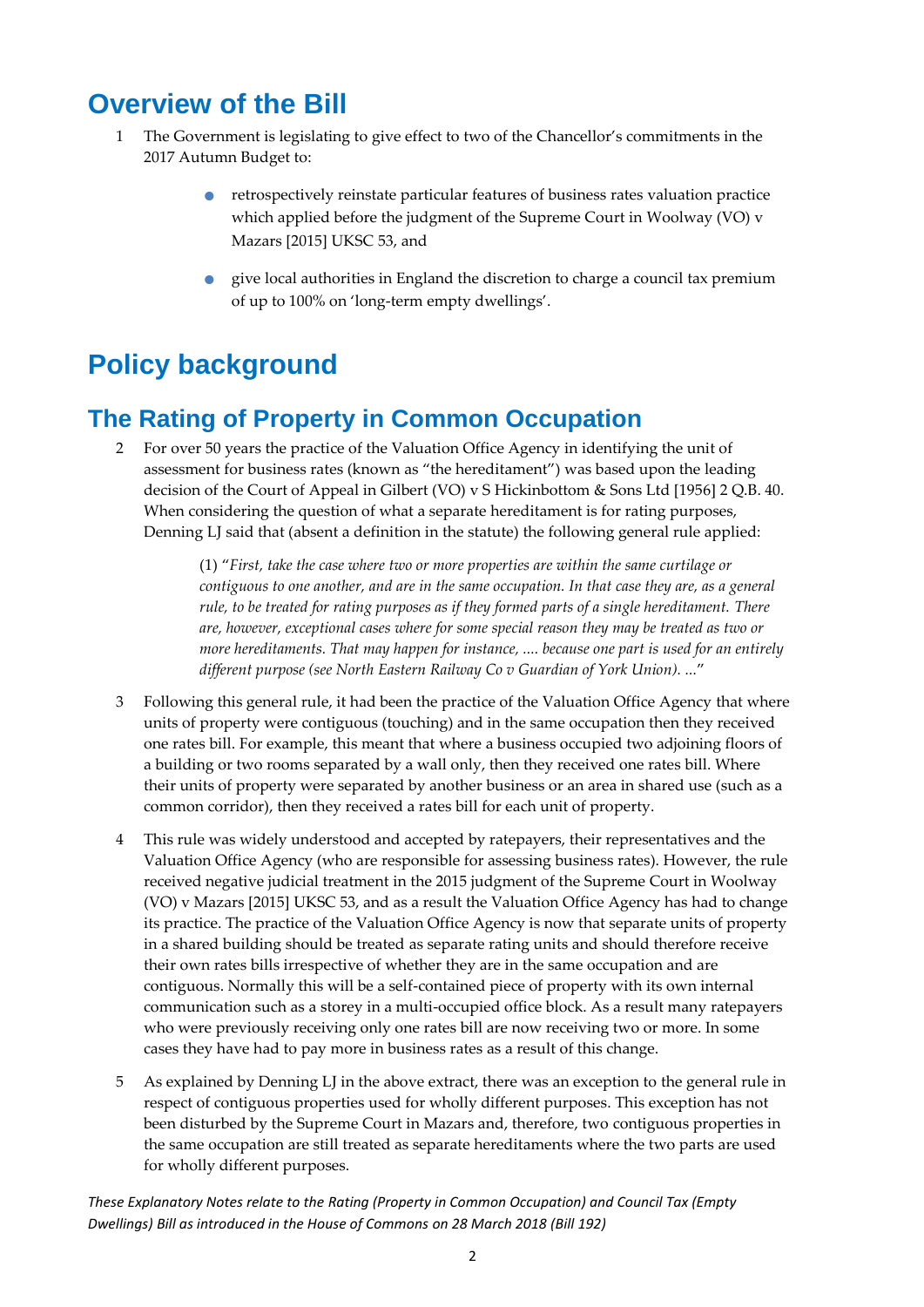- 6 In the 2017 Autumn Budget the Chancellor announced that the government will legislate to reinstate the relevant elements of the Valuation Office Agency's practice in respect of contiguous properties prior to the Supreme Court decision.
- 7 In December 2017 the Government published for consultation draft provisions of a bill to give effect to the Chancellor's commitment. The Department has since published a summary of responses and the government's response to that consultation at the link below.

<https://www.gov.uk/government/consultations/business-rates-in-multi-occupied-properties>

### <span id="page-3-0"></span>**Higher amount for long-term empty dwellings**

- Since 2013, local authorities in England have had the power to charge a council tax premium of up to 50% on 'long-term empty dwellings' – that is, homes that have been unoccupied and substantially unfurnished for two years or more. This premium is in addition to the usual council tax charge that applies to that property.
- 9 The number of properties that have been empty for six months or longer has decreased from 300,000 in 2010 to 205,293 in 2017.
- 10 To help reduce the number of long-term empty properties further, the Chancellor confirmed at Autumn Budget 2017 that the Government would double the cap on the empty homes premium. This will give local authorities the tools to increase the incentive for owners of long-term empty homes to bring them back into use.

## <span id="page-3-1"></span>**Legal background**

- 11 Clause 1 of the Bill makes amendments to section 64 of the Local Government Finance Act 1988.
- 12 Clause 2 of the Bill makes amendments to section 11B of the Local Government Finance Act 1992.

## <span id="page-3-2"></span>**Territorial extent and application**

- 13 Clause 3(1) sets out the territorial extent of the Bill. The provisions of the Bill extend to England and Wales but apply to England only.
- 14 See the table in Annex A for a summary of the position regarding territorial extent and application in the United Kingdom. The table also summarises the position regarding legislative consent motions and matters relevant to Standing Orders Nos. 83J to 83X of the Standing Orders of the House of Commons relating to Public Business.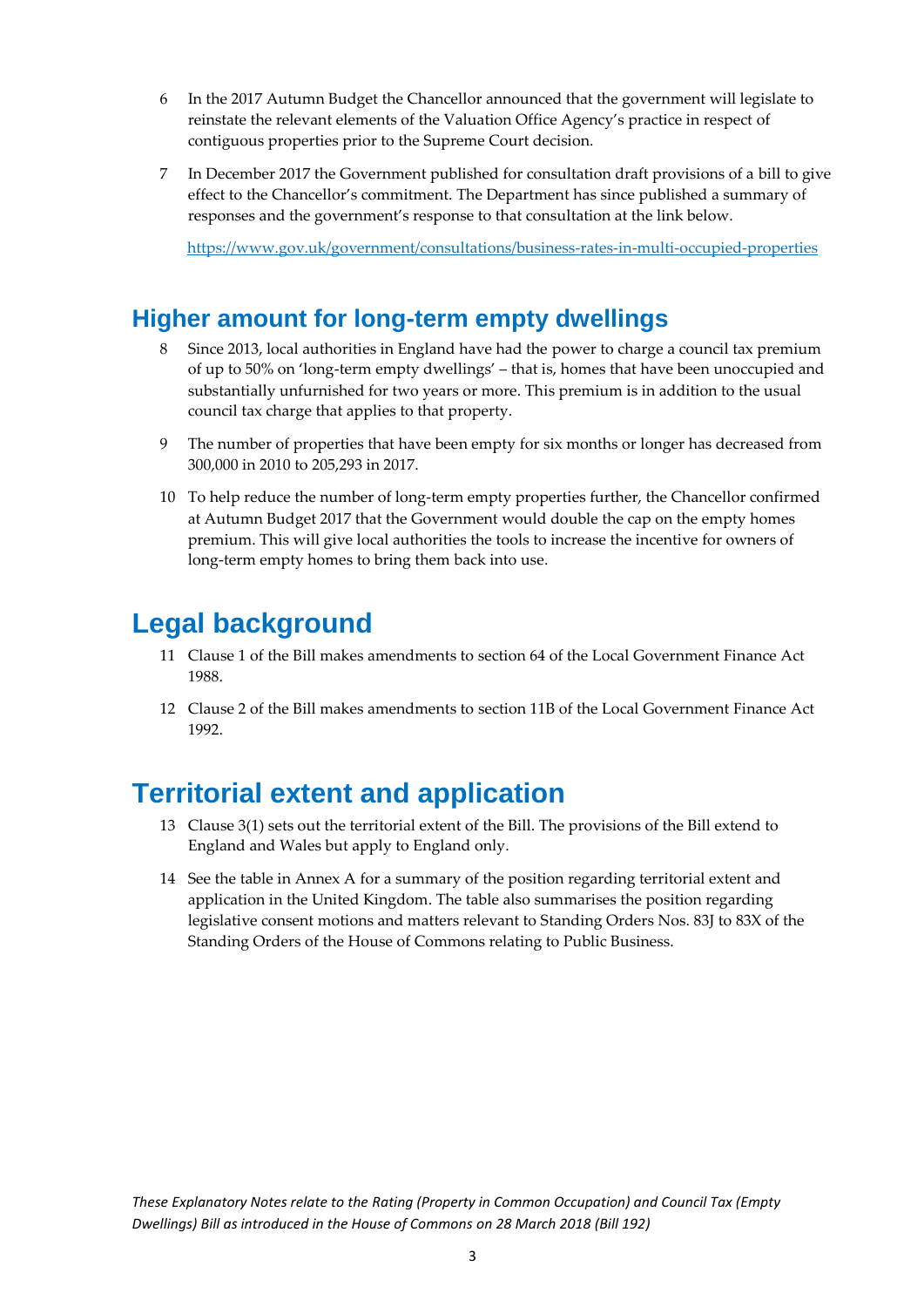## <span id="page-4-0"></span>**Commentary on provisions of Bill**

#### <span id="page-4-1"></span>Clause 1: Hereditaments occupied or owned by the same person

- 15 Clause 1 of the Bill makes amendments to Part 3 of the Local Government Finance Act 1988 ("the 1988 Act") to introduce a set of circumstances in which two or more hereditaments are treated as one hereditament.
- 16 Subsection 1(1) inserts subsections (3ZA) to (3ZD) into section 64 (hereditaments) of the 1988 Act.
- 17 Subsection (3ZA) provides that two or more hereditaments are to be treated as one hereditament where they are occupied the same person, meet the contiguity condition and are not used for wholly different purposes.
- 18 Subsection (3ZB) provides that two or more hereditaments are to be treated as one hereditament where they are owned by the same person and meet the contiguity condition. There hereditaments must also have become vacant on the same day, each remained unoccupied since that day and previously have been, or been part of, a single hereditament under subsection (3ZA).
- 19 Subsection (3ZC) provides for the contiguity condition. This ensures that two hereditaments which are not contiguous with each other will still meet the contiguity condition if they are in a chain of contiguous hereditaments.
- 20 Subsection (3ZD) provides for the circumstances in which two hereditaments are contiguous for the purpose of the contiguity condition in subsection (3ZB). Hereditaments are contiguous where they are separated by a wall, fence or other means of enclosure or are on consecutive storeys of a building where one of the properties was to some extent directly above the other. The hereditaments are contiguous even if there is a space between them (such as a void or duct for services) in the occupation of another party.
- 21 Subsection (3ZD)(a) provides, for example, that where two hereditaments in a building are next to each other on the same side of a common corridor, they are contiguous because the wall of one room is also the wall of the other. It also provides that where a hereditament comprised of a building is next to another hereditament comprised of a plot of storage land, they are contiguous because the wall of the building is also the wall of the storage land.
- 22 Subsection 1(2) provides for the amendments made by subsection 1(1) to have effect from 1 April 2010.

#### <span id="page-4-2"></span>Clause 2: Higher amount for long-term empty dwellings

23 Clause 2 amends section 11B of the Local Government Finance Act 1992 to increase the maximum level of council tax premium that billing authorities can apply to those properties that have been empty and substantially unfurnished for at least two years. The sole change of the amendment is to increase the upper limit from 50% to 100% of the council tax bill.

#### <span id="page-4-3"></span>Clause 3: Extent, interpretation and short title

- 24 Subsection (1) sets out the territorial extent of the Act.
- 25 Subsection (2) defines "financial year" for the purposes of the Act.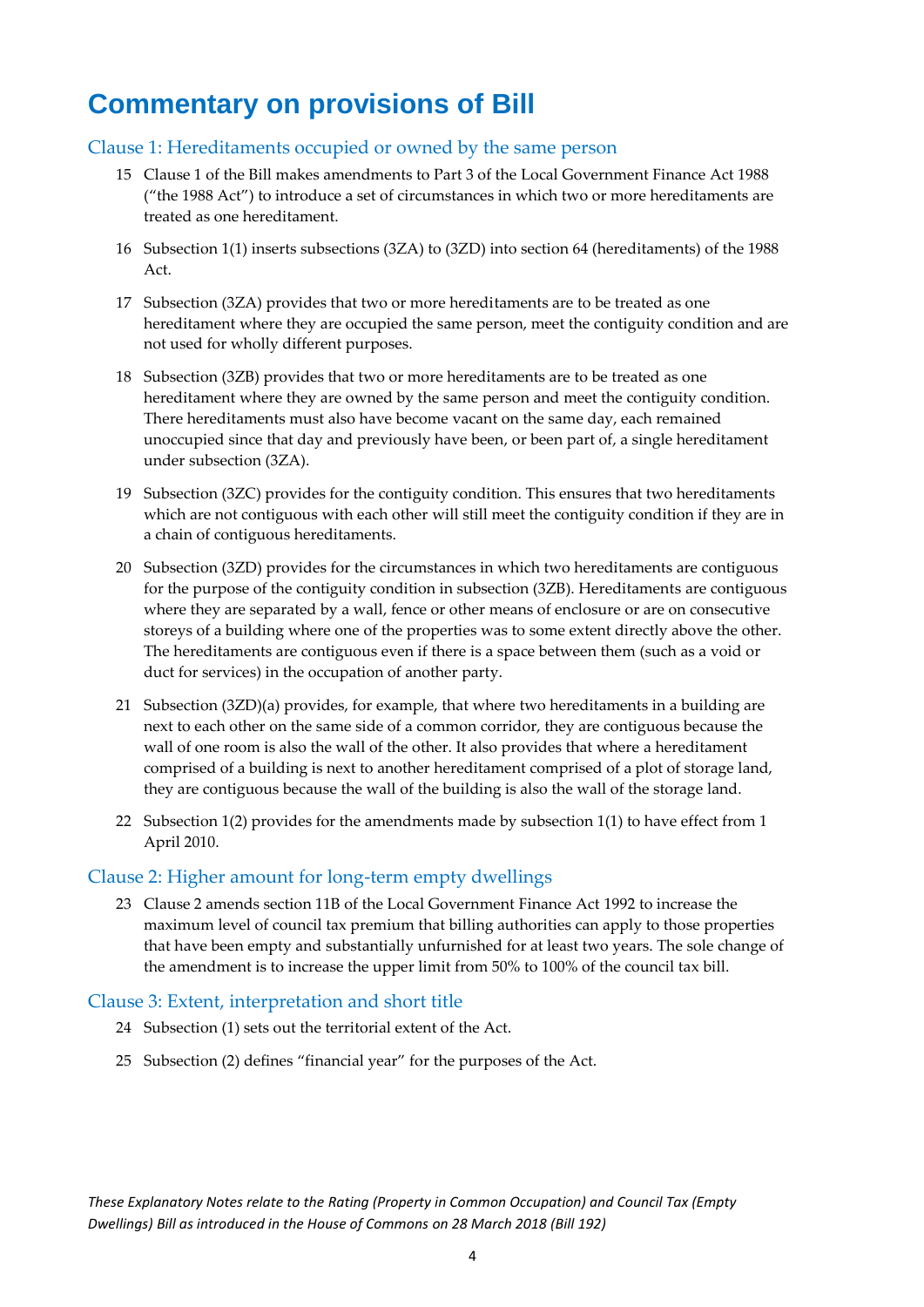### <span id="page-5-0"></span>**Commencement**

26 The Bill will come into force on the day on which this Bill is passed.

## <span id="page-5-1"></span>**Financial implications of the Bill**

27 The Bill contains provisions which will allow for changes to the chargeable amounts paid upon both hereditaments in common occupancy and empty dwellings.

## <span id="page-5-2"></span>**Parliamentary approval for financial costs or for charges imposed**

- 28 A ways and means resolution is required for the Bill. A ways and means resolution is required when a bill authorises new charges on the people – broadly speaking, new taxation or other similar charges.
- 29 Clause 1 inserts subsections (3ZA) and (3ZB) into section 64 of the Local Government Finance Act . These provisions provide for circumstances in which two or more hereditaments shall be treated as one hereditament. In the majority of cases the effect of clause 1 is to either reduce ratepayer's liability to pay business rates or leave it unaffected. However, it is possible that a small number of ratepayers will see an increase in their business rates liability.

## <span id="page-5-3"></span>**Compatibility with the European Convention on Human Rights**

30 Section 19 of the Human Rights Act 1998 requires a Minister in charge of a Bill in either House of Parliament to make a statement about the compatibility of the Bill with the Convention Rights (as defined by section 1 of that Act). The Rt Hon Sajid Javid MP, Secretary of State for the Ministry of Housing, Communities and Local Government, has stated in his view that the provisions of the Rating (Property in Common Occupation) and Council Tax (Empty Dwellings) Bill are compatible with the Convention rights.

## <span id="page-5-4"></span>**Related documents**

- 31 The following documents are relevant to the Bill and can be read at the stated locations:
	- Consultation: Business rates in multi-occupied properties

[https://www.gov.uk/government/consultations/business-rates-in-multi-occupied](https://www.gov.uk/government/consultations/business-rates-in-multi-occupied-properties)[properties](https://www.gov.uk/government/consultations/business-rates-in-multi-occupied-properties)

**Local Government Finance Act 1988** 

<https://www.legislation.gov.uk/ukpga/1988/41/contents>

**Cocal Government Finance Act 1992** 

<https://www.legislation.gov.uk/ukpga/1992/14/contents>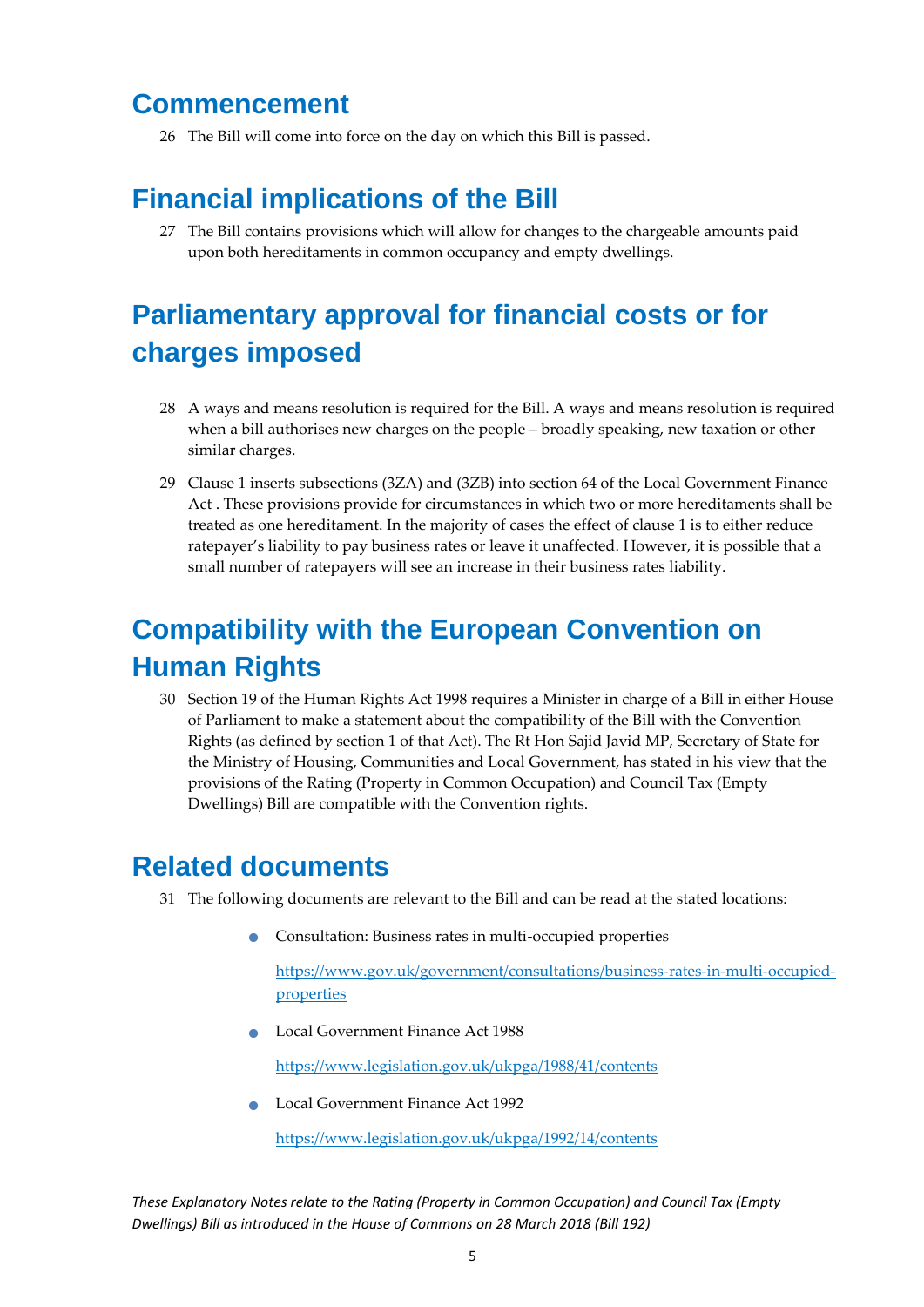## <span id="page-6-0"></span>**Annex A - Territorial extent and application in the United Kingdom**

The Bill extends to England and Wales and applies to England only.

In the view of the Government of the United Kingdom, all of the clauses in the Bill (as set out in the table below) would be within the legislative competence of the Scottish Parliament, the National Assembly for Wales or the Northern Ireland Assembly to make corresponding provision.

| <b>Provision</b>                                                               | <b>Extends</b><br>to E & W<br>and<br>applies to<br>England? | <b>Extends</b><br>to E & W<br>and<br>applies to<br>Wales? | <b>Extends</b><br>and<br>applies to<br>Scotland? | <b>Extends</b><br>and<br>applies<br>to<br><b>Northern</b><br>Ireland? | Would<br>corresponding<br>provision be<br>within the<br>competence of<br>the National<br>Assembly for<br>Wales? | Would<br>corresponding<br>provision be<br>within the<br>competence of<br>the Scottish<br>Parliament? | Would<br>corresponding<br>provision be<br>within the<br>competence of<br>the Northern<br><b>Ireland</b><br>Assembly? | Legislative<br><b>Consent</b><br><b>Motion</b><br>needed? |
|--------------------------------------------------------------------------------|-------------------------------------------------------------|-----------------------------------------------------------|--------------------------------------------------|-----------------------------------------------------------------------|-----------------------------------------------------------------------------------------------------------------|------------------------------------------------------------------------------------------------------|----------------------------------------------------------------------------------------------------------------------|-----------------------------------------------------------|
| <b>Hereditaments</b><br>occupied or<br>owned by the<br>same person<br>Clause 1 | Yes                                                         | <b>No</b>                                                 | <b>No</b>                                        | <b>No</b>                                                             | Yes                                                                                                             | Yes                                                                                                  | Yes                                                                                                                  | <b>No</b>                                                 |
| Higher amount for<br>long-term empty<br>dwellings<br>Clause 2                  | Yes                                                         | <b>No</b>                                                 | No                                               | <b>No</b>                                                             | Yes                                                                                                             | Yes                                                                                                  | Yes                                                                                                                  | No                                                        |
| Extent,<br>interpretation and<br>short title<br>Clause 3                       | Yes                                                         | <b>No</b>                                                 | No                                               | <b>No</b>                                                             | Yes                                                                                                             | Yes                                                                                                  | Yes                                                                                                                  | <b>No</b>                                                 |

#### <span id="page-6-1"></span>**Subject matter and legislative competence of devolved legislatures**

All clauses, makes provision in relation to local government finance (non-domestic rating and council tax). Local government finance is a devolved matter in Scotland, Wales and Northern Ireland. Local government finance is a conferred matter by virtue of Schedule 7, Part 1, paragraph 12 of the Government of Wales Act 2006. From 1 April 2018, Schedule 7 of the Government of Wales Act will be substituted for Schedules 7A and 7B<sup>1</sup>; after this date local taxes to fund local authority expenditure will be an exception to the fiscal, economic and monetary policy reservation by virtue of Schedule 7A, Part 2, Section A1 of the Government of Wales Act 2006 (as amended). Local taxes to fund local authority

1

<sup>&</sup>lt;sup>1</sup> This amendment to the Government of Wales Act 2006 by the Wales Act 2017 comes into force on 1<sup>st</sup> April 2018. See the Wales Act 2017 (Commencement No. 4) Regulations 2017/1179.

*These Explanatory Notes relate to the Rating (Property in Common Occupation) and Council Tax (Empty Dwellings) Bill as introduced in the House of Commons on 28 March 2018 (Bill 192)*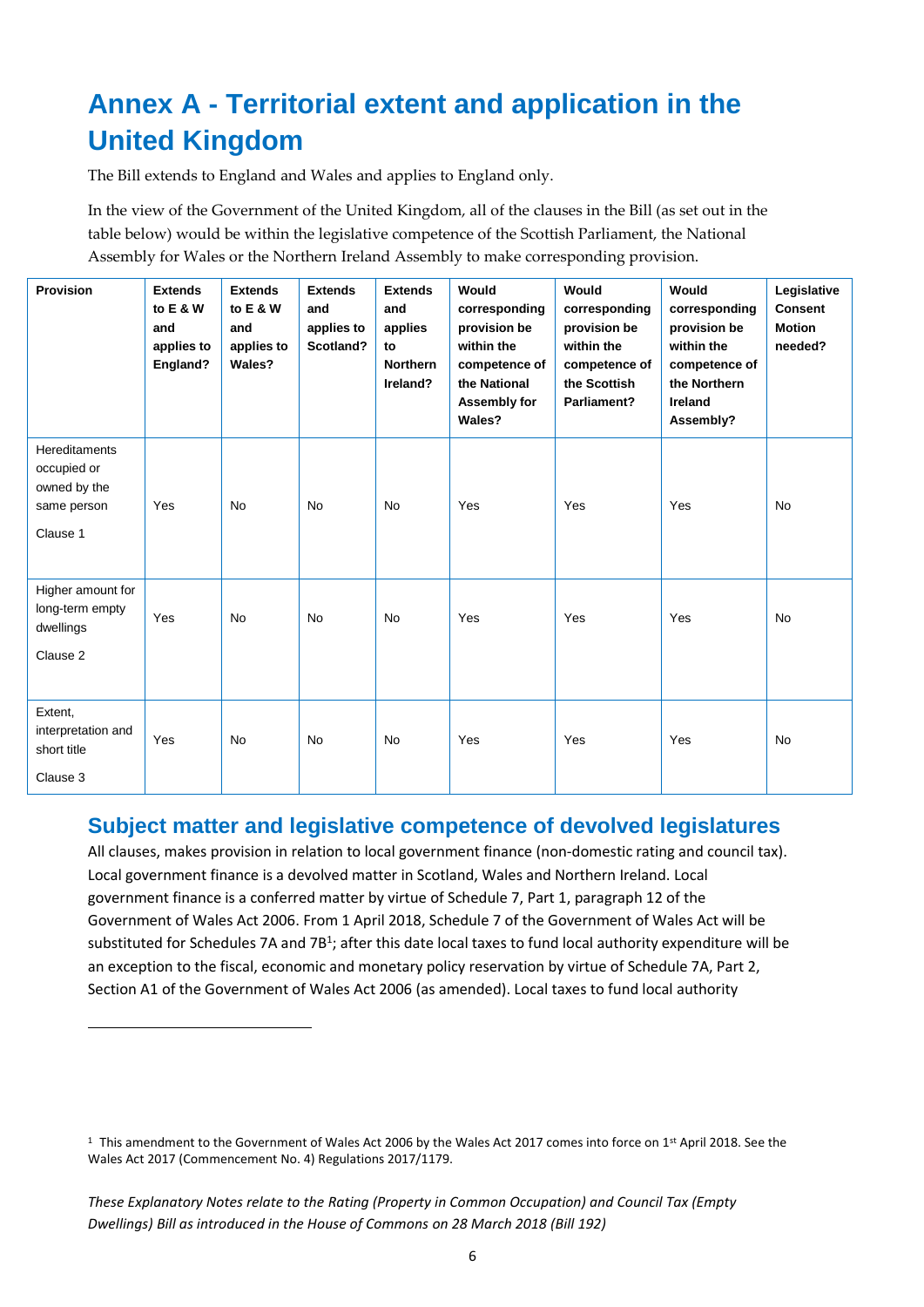expenditure are exceptions to the fiscal, economic and monetary policy reservation by virtue of Schedule 5, Part 2, Section A1 of the Scotland Act 1998. Local government finance is not an excepted or reserved matter in Schedule 2 or 3 of the Northern Ireland Act 1998. The Scottish Parliament, the National Assembly for Wales and the Northern Ireland Assembly could therefore make corresponding provision in respect of these measures.